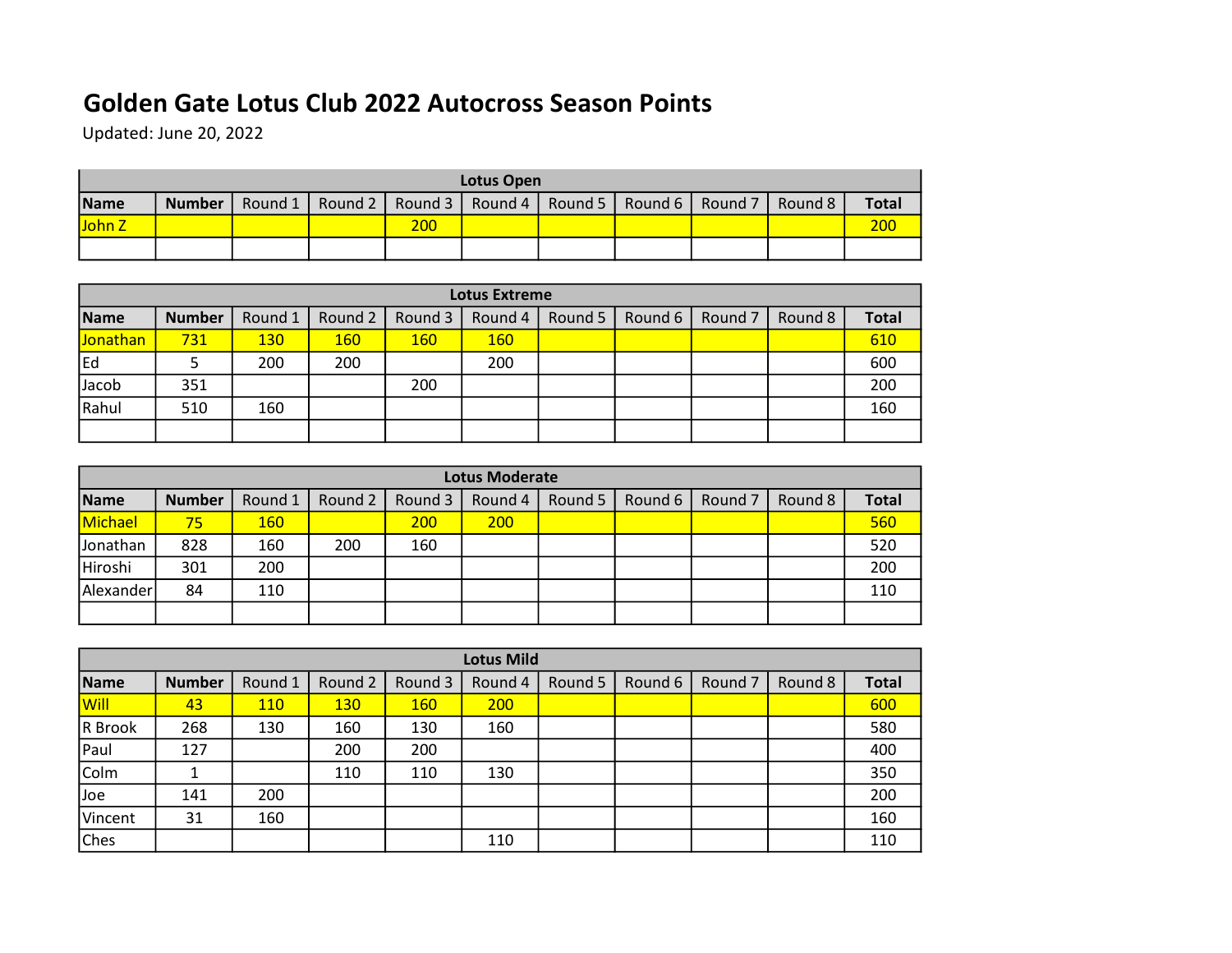| Lotus Evora |               |            |     |                   |         |         |  |                   |         |              |  |  |
|-------------|---------------|------------|-----|-------------------|---------|---------|--|-------------------|---------|--------------|--|--|
| Name        | <b>Number</b> | Round 1    |     | Round 2   Round 3 | Round 4 | Round 5 |  | Round 6   Round 7 | Round 8 | <b>Total</b> |  |  |
| Bryan       |               | <b>200</b> | 200 | 200               |         |         |  |                   |         | 600          |  |  |
|             |               |            |     |                   |         |         |  |                   |         |              |  |  |

|               | <b>Lotus Classic Stock</b> |  |                   |         |         |  |                             |  |         |              |  |  |
|---------------|----------------------------|--|-------------------|---------|---------|--|-----------------------------|--|---------|--------------|--|--|
| Name          | <b>Number</b>              |  | Round 1   Round 2 | Round 3 | Round 4 |  | Round 5   Round 6   Round 7 |  | Round 8 | <b>Total</b> |  |  |
| <b>Robert</b> | 684                        |  |                   | 200     | 200     |  |                             |  |         | 400          |  |  |
|               |                            |  |                   |         |         |  |                             |  |         |              |  |  |

|                |               |         |            |         | <b>Open Class (SCCA)</b> |         |         |                    |         |              |
|----------------|---------------|---------|------------|---------|--------------------------|---------|---------|--------------------|---------|--------------|
| Name           | <b>Number</b> | Round 1 | Round 2    | Round 3 | Round 4                  | Round 5 | Round 6 | Round <sub>7</sub> | Round 8 | <b>Total</b> |
| <b>Vincent</b> | 144           | 160     | <b>130</b> |         | 200                      |         |         |                    |         | 490          |
| Dave           | 116           | 200     | 90         |         | 160                      |         |         |                    |         | 450          |
| Connie         | 92            | 130     | 160        |         | 70                       |         |         |                    |         | 360          |
| Craig          | 151           | 90      | 200        |         |                          |         |         |                    |         | 290          |
| Eric           | 189           | 110     |            | 110     | 20                       |         |         |                    |         | 240          |
| Danial         | 218           |         | 20         | 200     |                          |         |         |                    |         | 220          |
| Chris          | 775           |         | 110        |         | 110                      |         |         |                    |         | 220          |
| Timur          | 944           | 70      |            | 130     |                          |         |         |                    |         | 200          |
| Arvind         | 117           |         |            | 160     |                          |         |         |                    |         | 160          |
| John           | 421           |         |            |         | 130                      |         |         |                    |         | 130          |
| Arthur         | 477           |         |            | 90      |                          |         |         |                    |         | 90           |
| Luke           | 943           |         |            |         | 90                       |         |         |                    |         | 90           |
| Colby          | 159           | 30      |            | 20      | 30                       |         |         |                    |         | 80           |
| Praneil        | 62            |         | 30         |         | 50                       |         |         |                    |         | 80           |
| Ben            | 60            |         | 70         |         |                          |         |         |                    |         | 70           |
| Ernesto        | 636           |         |            | 70      |                          |         |         |                    |         | 70           |
| Jeremie        | 32            | 50      |            |         |                          |         |         |                    |         | 50           |
| Steve          | 264           |         | 50         |         |                          |         |         |                    |         | 50           |
| Jeremy         | 647           |         |            | 50      |                          |         |         |                    |         | 50           |
| James          | 296           |         |            | 30      |                          |         |         |                    |         | 30           |